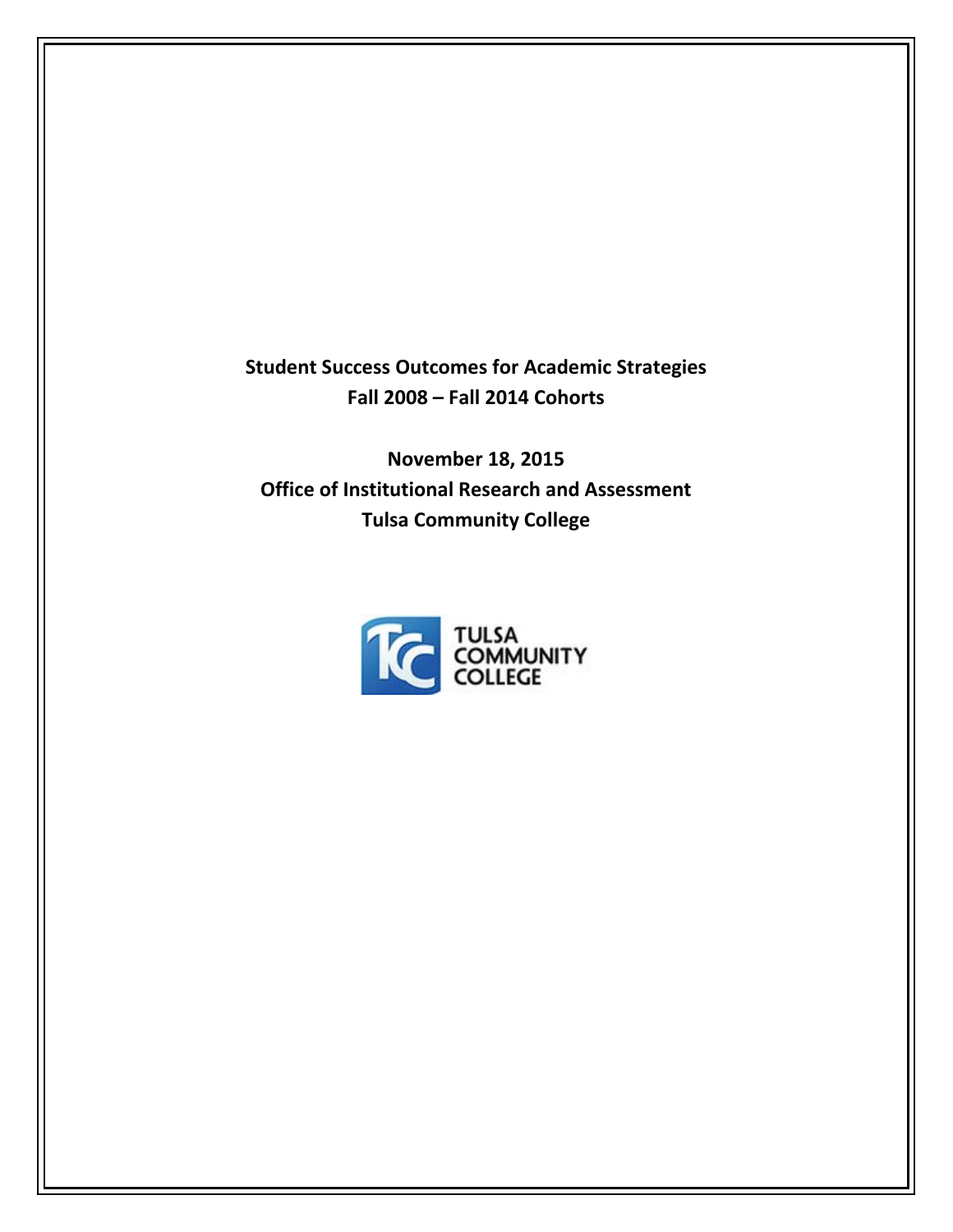## **Student Success Outcomes for Academic Strategies (Fall 2008 – Fall 2014 Cohorts)**

| Cohort                           | Students Who Enrolled in<br><b>Academic Strategies</b> |                                     | <b>Students Who Did Not Enroll</b><br>in Academic Strategies |                                          | <b>Entire Cohort</b> |                      |  |
|----------------------------------|--------------------------------------------------------|-------------------------------------|--------------------------------------------------------------|------------------------------------------|----------------------|----------------------|--|
| Enrollment                       |                                                        |                                     |                                                              |                                          |                      |                      |  |
|                                  | Count                                                  | % of Total<br>Cohort                | Count                                                        | % of Total<br>Cohort                     | Count                | % of Total<br>Cohort |  |
| <b>Fall 2008</b>                 | 1,111                                                  | 44.6%                               | 1,382                                                        | 55.4%                                    | 2,493                | 100%                 |  |
| Fall 2009                        | 1,383                                                  | 34.6%                               | 2,611                                                        | 65.4%                                    | 3,994                | 100%                 |  |
| <b>Fall 2010</b>                 | 1,277                                                  | 34.1%                               | 2,471                                                        | 65.9%                                    | 3,748                | 100%                 |  |
| <b>Fall 2011</b>                 | 1,403                                                  | 40.1%                               | 2,094                                                        | 59.9%                                    | 3,497                | 100%                 |  |
| <b>Fall 2012</b>                 | 1,228                                                  | 37.8%                               | 2,018                                                        | 62.2%                                    | 3,246                | 100%                 |  |
| <b>Fall 2013</b>                 | 2,052                                                  | 62.8%                               | 1,215                                                        | 37.2%                                    | 3,267                | 100%                 |  |
| <b>Fall 2014</b>                 | 2,297                                                  | 62.7%                               | 1,369                                                        | 37.3%                                    | 3,666                | 100%                 |  |
| <b>Total</b>                     | 10,751                                                 | 45.0%                               | 13,160                                                       | 55.0%                                    | 23,911               | 100%                 |  |
| Fall to First Spring Persistence |                                                        |                                     |                                                              |                                          |                      |                      |  |
|                                  | Count                                                  | % of<br><b>Strategies</b><br>Cohort | Count                                                        | % of Non-<br><b>Strategies</b><br>Cohort | Count                | % of Total<br>Cohort |  |
| <b>Fall 2008</b>                 | 977                                                    | 87.9%                               | 875                                                          | 63.3%                                    | 1,852                | 74.3%                |  |
| Fall 2009                        | 1,215                                                  | 87.9%                               | 1,596                                                        | 61.1%                                    | 2,811                | 70.4%                |  |
| <b>Fall 2010</b>                 | 1,077                                                  | 84.3%                               | 1,516                                                        | 61.4%                                    | 2,593                | 69.2%                |  |
| <b>Fall 2011</b>                 | 1,192                                                  | 85.0%                               | 1,407                                                        | 67.2%                                    | 2,599                | 74.3%                |  |
| <b>Fall 2012</b>                 | 1,033                                                  | 84.1%                               | 1,329                                                        | 65.9%                                    | 2,362                | 72.8%                |  |
| <b>Fall 2013</b>                 | 1,673                                                  | 81.5%                               | 685                                                          | 56.4%                                    | 2,358                | 72.2%                |  |
| <b>Fall 2014</b>                 | 1,904                                                  | 82.9%                               | 807                                                          | 58.9%                                    | 2,711                | 73.9%                |  |
| <b>Total</b>                     | 9,071                                                  | 84.4%                               | 8,215                                                        | 62.4%                                    | 17,286               | 72.3%                |  |

Table 1. Outcomes for Students Who Did and Did Not Enroll in Academic Strategies for First-time Entering Cohort

## TCC Institutional Research and Assessment, November 2015 SR‐1516‐1898 | Page 2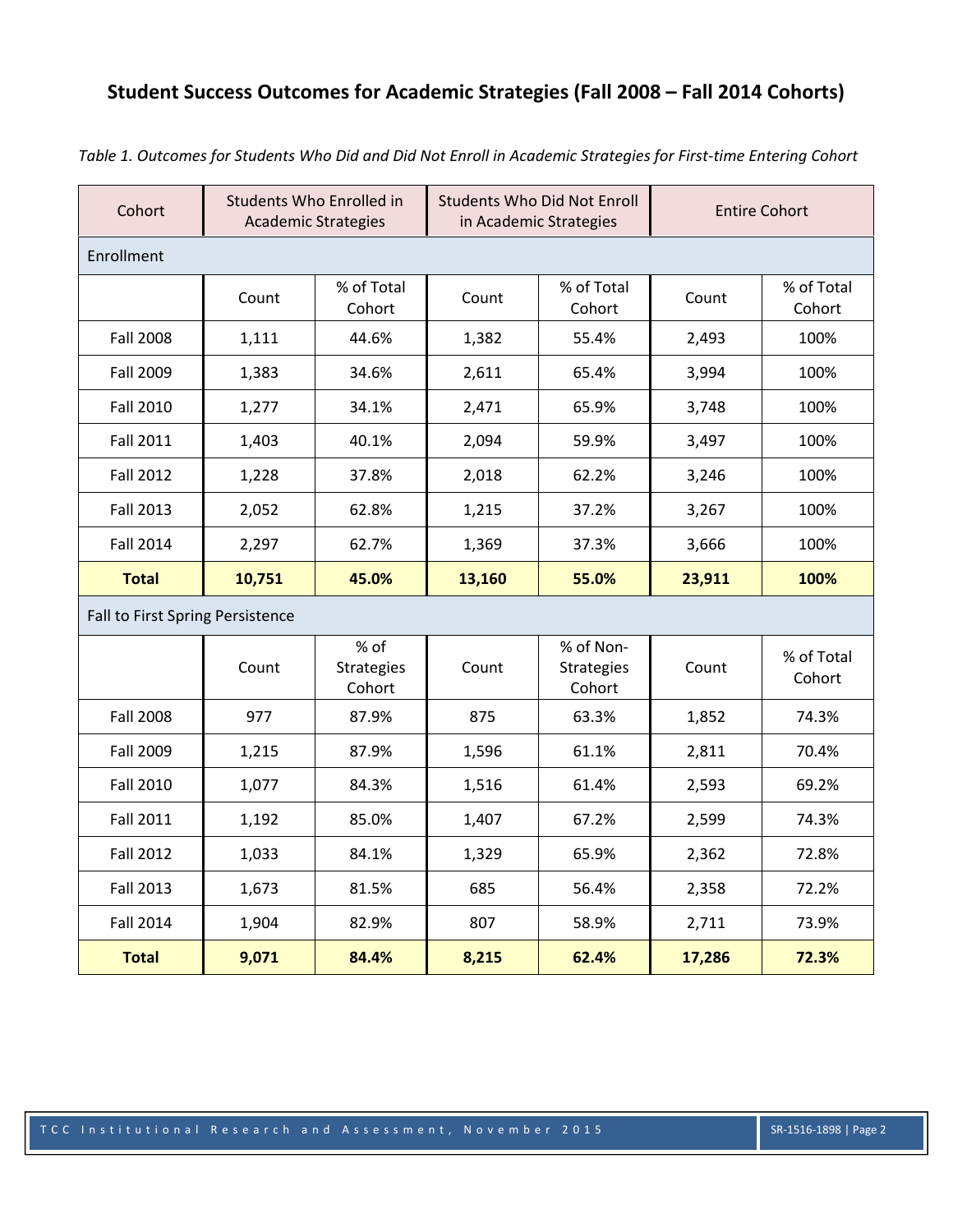| Cohort                                 | Students Who Enrolled in<br><b>Academic Strategies</b> |                                     | <b>Students Who Did Not Enroll</b><br>in Academic Strategies |                                          | <b>Total of Cohort</b> |                      |  |  |
|----------------------------------------|--------------------------------------------------------|-------------------------------------|--------------------------------------------------------------|------------------------------------------|------------------------|----------------------|--|--|
| <b>Fall to Second Fall Persistence</b> |                                                        |                                     |                                                              |                                          |                        |                      |  |  |
|                                        | Count                                                  | % of<br><b>Strategies</b><br>Cohort | Count                                                        | % of Non-<br><b>Strategies</b><br>Cohort | Count                  | % of Total<br>Cohort |  |  |
| <b>Fall 2008</b>                       | 715                                                    | 64.4%                               | 607                                                          | 43.9%                                    | 1,322                  | 53.0%                |  |  |
| <b>Fall 2009</b>                       | 798                                                    | 57.7%                               | 979                                                          | 37.5%                                    | 1,777                  | 44.5%                |  |  |
| <b>Fall 2010</b>                       | 777                                                    | 60.8%                               | 917                                                          | 37.1%                                    | 1,694                  | 45.2%                |  |  |
| <b>Fall 2011</b>                       | 778                                                    | 55.5%                               | 836                                                          | 39.9%                                    | 1,614                  | 46.2%                |  |  |
| <b>Fall 2012</b>                       | 680                                                    | 55.4%                               | 789                                                          | 39.1%                                    | 1,469                  | 45.3%                |  |  |
| <b>Fall 2013</b>                       | 1,135                                                  | 55.3%                               | 426                                                          | 35.1%                                    | 1,561                  | 47.8%                |  |  |
| Fall 2014 <sup>+</sup>                 | 1,257                                                  | 54.7%                               | 522                                                          | 38.1%                                    | 1,779                  | 48.5%                |  |  |
| <b>Total</b>                           | 6,140                                                  | 57.1%                               | 5,076                                                        | 38.6%                                    | 11,216                 | 46.9%                |  |  |

+ Fall‐to‐fall persistence for Fall 2014 cohort are underestimated due to data being pulled during the Fall 2015 semester.

| <b>Graduated Within 3 Years</b> |                             |                                     |       |                                   |       |                      |  |
|---------------------------------|-----------------------------|-------------------------------------|-------|-----------------------------------|-------|----------------------|--|
|                                 | Count                       | % of<br><b>Strategies</b><br>Cohort | Count | % of Non-<br>Strategies<br>Cohort | Count | % of Total<br>Cohort |  |
| <b>Fall 2008</b>                | 145                         | 13.1%                               | 118   | 8.5%                              | 263   | 10.5%                |  |
| Fall 2009                       | 175                         | 12.7%                               | 184   | 7.0%                              | 359   | 9.0%                 |  |
| <b>Fall 2010</b>                | 191                         | 15.0%                               | 171   | 6.9%                              | 362   | 9.7%                 |  |
| <b>Fall 2011</b>                | 195                         | 14.0%                               | 161   | 7.7%                              | 356   | 10.2%                |  |
| <b>Fall 2012</b>                | 143                         | 11.6%                               | 152   | 7.5%                              | 295   | 9.1%                 |  |
| Fall 2013                       | Available after Summer 2016 |                                     |       |                                   |       |                      |  |
| <b>Fall 2014</b>                | Available after Summer 2017 |                                     |       |                                   |       |                      |  |
| <b>Total</b>                    | 849                         | 13.3%                               | 786   | 7.4%                              | 1,635 | 9.6%                 |  |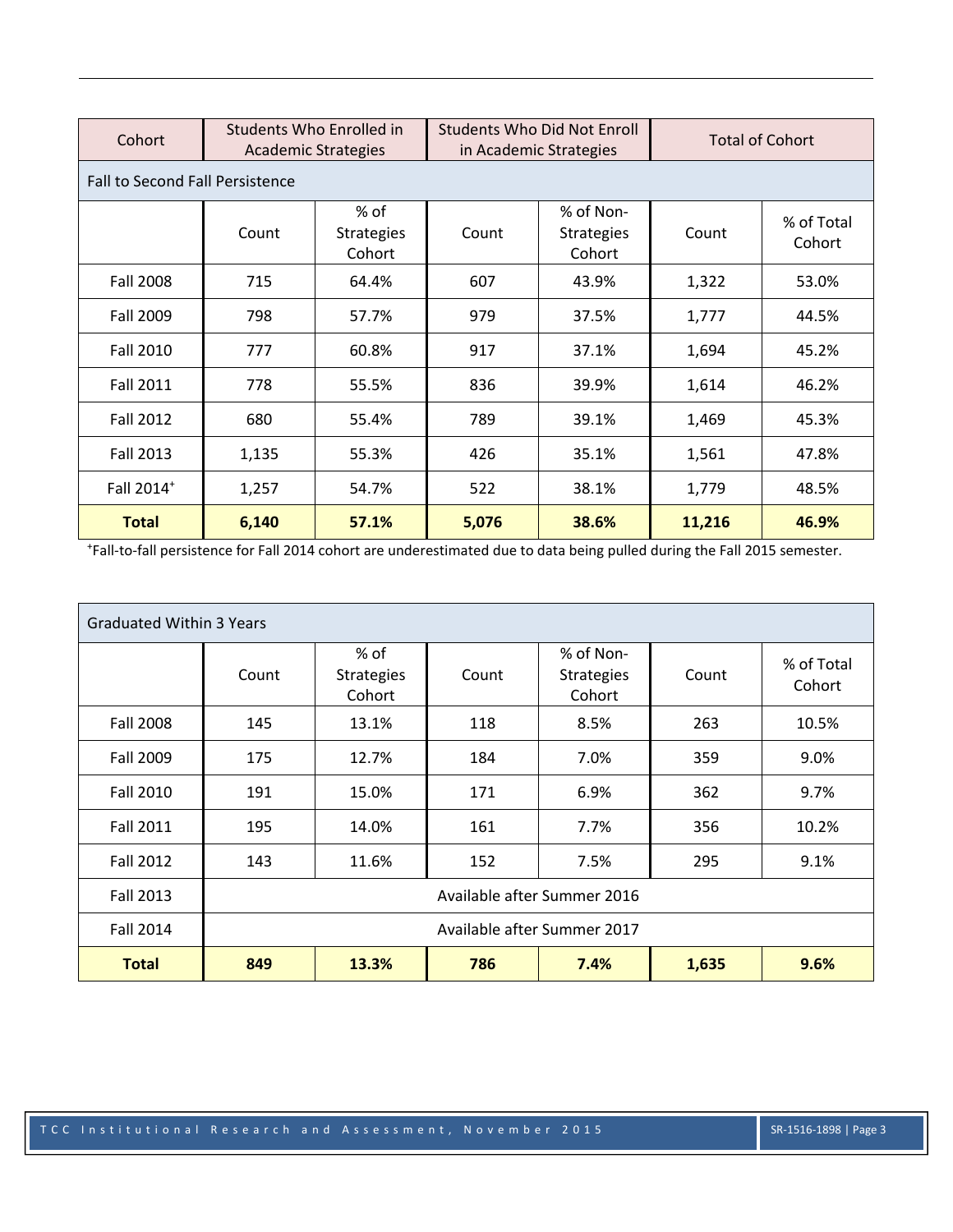| Cohort                                                         | Students Who Enrolled in<br><b>Academic Strategies</b> |       | <b>Students Who Did Not Enroll</b><br>in Academic Strategies |       | <b>Total of Cohort</b>               |       |  |
|----------------------------------------------------------------|--------------------------------------------------------|-------|--------------------------------------------------------------|-------|--------------------------------------|-------|--|
| Success Rates in Developmental Courses (Grades of C or Better) |                                                        |       |                                                              |       |                                      |       |  |
| <b>Fall 2008</b>                                               | $1,291$ of<br>1,826 Grades                             | 70.7% | $1,106$ of<br>1,790 Grades                                   | 61.8% | 2,397 of<br>3,616 Grades             | 66.3% |  |
| Fall 2009                                                      | 1,326 of<br>2,007 Grades                               | 66.1% | 1,758 of<br>2,955 Grades                                     | 59.5% | 3,084 of<br>4,962 Grades             | 62.2% |  |
| <b>Fall 2010</b>                                               | $1,234$ of<br>1,801 Grades                             | 68.5% | $1,627$ of<br>2,911 Grades                                   | 55.9% | 2,861 of<br>4,712 Grades             | 60.7% |  |
| <b>Fall 2011</b>                                               | 1,386 of<br>2,089 Grades                               | 66.3% | 1,539 of<br>2,528 Grades                                     | 60.9% | 2,925 of<br>4,619 Grades             | 63.3% |  |
| <b>Fall 2012</b>                                               | $1,234$ of<br>1,897 Grades                             | 65.1% | $1,365$ of<br>2,300 Grades                                   | 59.3% | 2,599 of<br>4,197 Grades             | 61.9% |  |
| <b>Fall 2013</b>                                               | 2,120 of<br>3,144 Grades                               | 67.4% | 292 of 599<br>Grades                                         | 48.7% | 2,412 of<br>3,743 Grades             | 64.4% |  |
| Fall 2014                                                      | $1,602$ of<br>2,512 Grades                             | 63.8% | 328 of 607<br>Grades                                         | 54.0% | 1,930 of<br>3,119 Grades             | 61.9% |  |
| <b>Total</b>                                                   | 10,193 of<br>15,276<br><b>Grades</b>                   | 66.7% | 8,015 of<br>13,690<br><b>Grades</b>                          | 58.5% | 18,208 of<br>28,966<br><b>Grades</b> | 62.9% |  |

NOTES:

1) For grades, a student's highest grade across all attempts in a particular course was used;

2) Developmental courses included ENGL 0903 (Reading I), ENGL 0913 (Reading II), ENGL 0923 (Writing I), ENGL 0933 (Writing II), MATH 0003 (Basic Mathematics), MATH 0013 (Beginning Algebra), and MATH 0123 (Intermediate Algebra).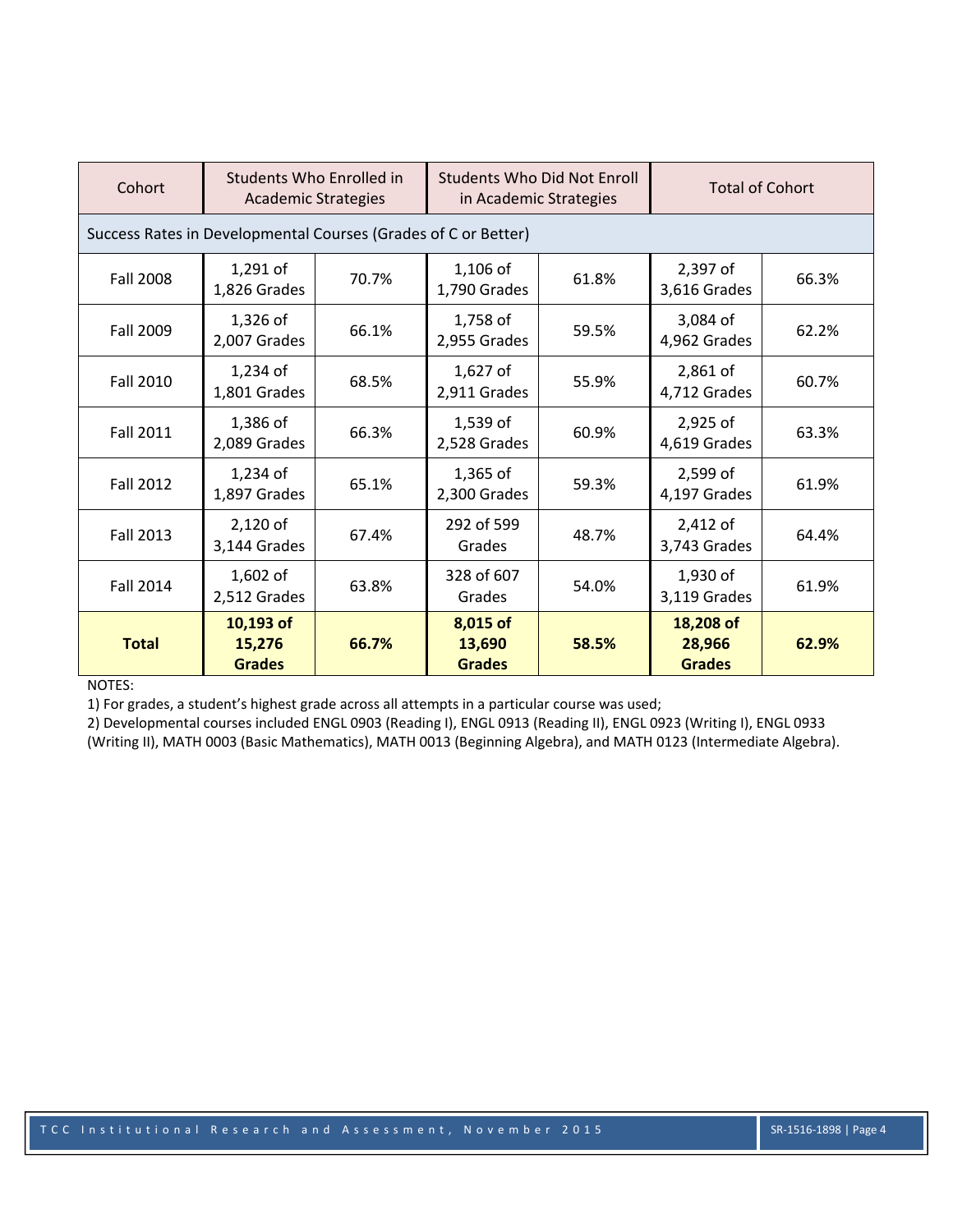| Cohort                                                   | Students Who Enrolled in<br><b>Academic Strategies</b> |       | Students Who Did Not Enroll<br>in Academic Strategies |       | <b>Total of Cohort</b>               |       |  |
|----------------------------------------------------------|--------------------------------------------------------|-------|-------------------------------------------------------|-------|--------------------------------------|-------|--|
| Success Rates in Gateway Courses (Grades of C or Better) |                                                        |       |                                                       |       |                                      |       |  |
| <b>Fall 2008</b>                                         | 3,191 of<br>4,164 Grades                               | 76.6% | 2,871 of<br>3,992 Grades                              | 71.9% | 6,062 of<br>8,156<br>Grades          | 74.3% |  |
| Fall 2009                                                | 3,982 of<br>5,213 Grades                               | 76.4% | 4,900 of<br>6,880 Grades                              | 71.2% | 8,882 of<br>12,093<br>Grades         | 73.4% |  |
| <b>Fall 2010</b>                                         | 3,629 of<br>4,733 Grades                               | 76.7% | 4,453 of<br>6,373 Grades                              | 69.9% | 8,082 of<br>11,106<br>Grades         | 72.8% |  |
| <b>Fall 2011</b>                                         | 3,799 of<br>5,015 Grades                               | 75.8% | 3,970 of<br>5,603 Grades                              | 70.9% | 7,769 of<br>10,618<br>Grades         | 73.2% |  |
| <b>Fall 2012</b>                                         | 3,017 of<br>3,986 Grades                               | 75.7% | 3,629 of<br>5,056 Grades                              | 71.8% | 6,646 of<br>9,042<br>Grades          | 73.5% |  |
| <b>Fall 2013</b>                                         | 4,596 of<br>6,038 Grades                               | 76.1% | 1,983 of<br>2,731 Grades                              | 72.6% | 6,579 of<br>8,769<br>Grades          | 75.0% |  |
| <b>Fall 2014</b>                                         | 4,112 of<br>5,551 Grades                               | 74.1% | 2,004 of<br>2,813 Grades                              | 71.2% | 6,116 of<br>8,364<br>Grades          | 73.1% |  |
| <b>Total</b>                                             | 26,326 of<br>34,700<br><b>Grades</b>                   | 75.9% | 23,810 of<br>33,448<br><b>Grades</b>                  | 71.2% | 50,136 of<br>68,148<br><b>Grades</b> | 73.6% |  |

## NOTES:

1) For grades, a student's highest grade across all attempts in a particular course was used;

2) Gateway courses included ENGL 1113 (Composition I), MATH 1513 (College Algebra), BIOL 1114 (General Biology for Non‐ Majors), HIST 1483 (U.S. History ‐ 1492 to the Civil War Era), HIST 1493 (U.S. History ‐ Civil War Era to the Present), POLS 1113 (American Federal Government), and PSYC 1113 (Introduction to Psychology).

Data for these tables were extracted from TCC's Operational Data Store on November 16, 2015.